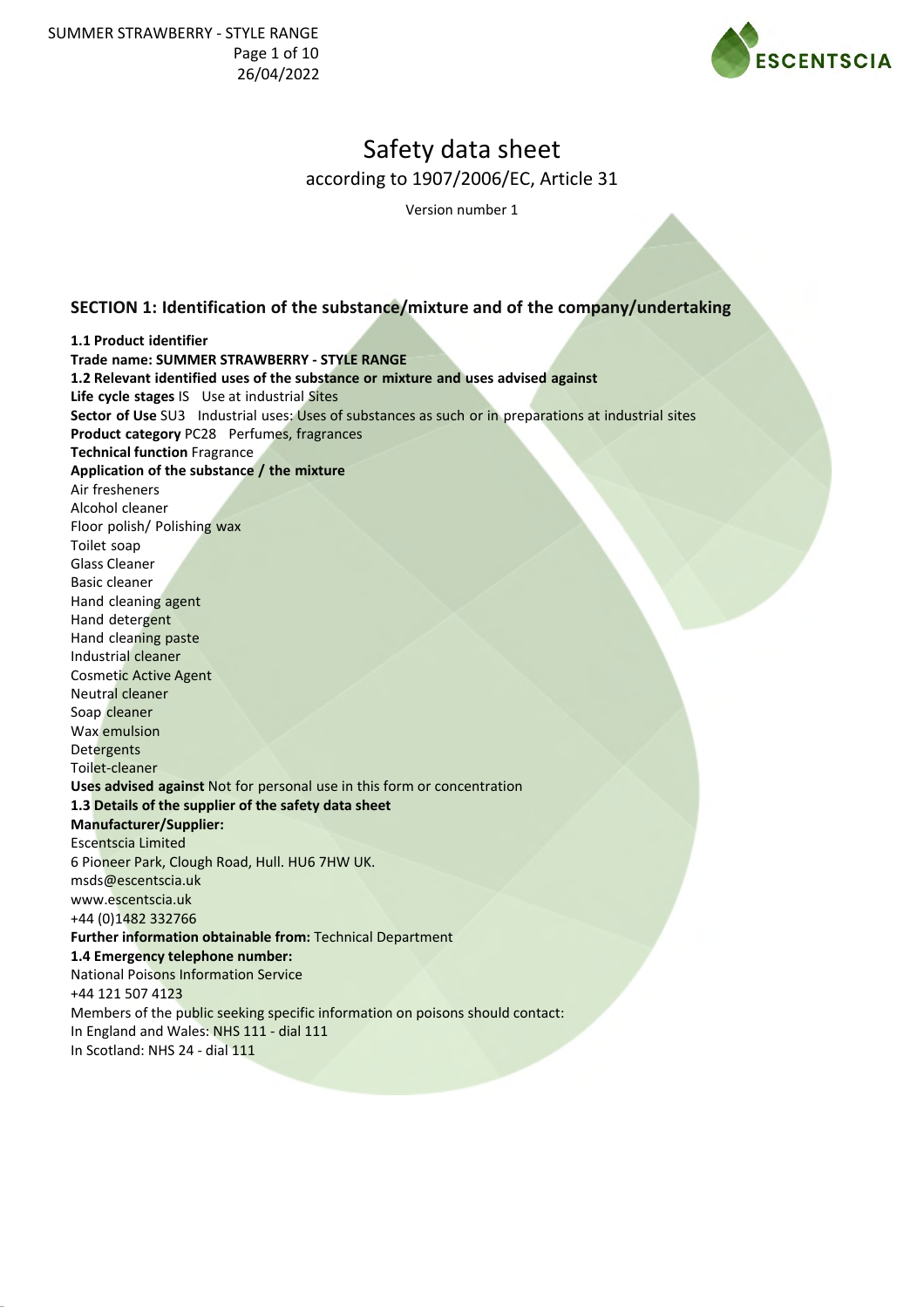

Version number 1

# **SECTION 2: Hazards identification**

**2.1 Classification of the substance or mixture Classification according to Regulation (EC) No 1272/2008**



Aquatic Chronic 2 H411 Toxic to aquatic life with long lasting effects.



Skin Sens. 1 H317 May cause an allergic skin reaction.

## **2.2 Label elements**

**Labelling according to Regulation (EC) No 1272/2008** The product is classified and labelled according to the GB CLP regulation. **Hazard pictograms**



**Signal word** Warning

**Hazard-determining components of labelling:**

Ethyl methylphenylglycidate

Gum benzoin

### **Hazard statements**

H317 May cause an allergic skin reaction.

H411 Toxic to aquatic life with long lasting effects.

### **Precautionary statements**

- P101 If medical advice is needed, have product container or label at hand.
- P102 Keep out of reach of children.
- P103 Read carefully and follow all instructions.
- P261 Avoid breathing dust/fume/gas/mist/vapours/spray.
- P273 Avoid release to the environment.
- P280 Wear protective gloves.
- P333+P313 If skin irritation or rash occurs: Get medical advice/attention.
- P321 Specific treatment (see on this label).
- P501 Dispose of contents/container in accordance with local/regional/national/international regulations.

## **2.3 Other hazards**

### **Results of PBT and vPvB assessment**

**PBT:** Not applicable.

**vPvB:** Not applicable.

# **SECTION 3: Composition/information on ingredients**

### **3.2 Chemical characterisation: Mixtures**

**Description:** Mixture of substances listed below with nonhazardous additions.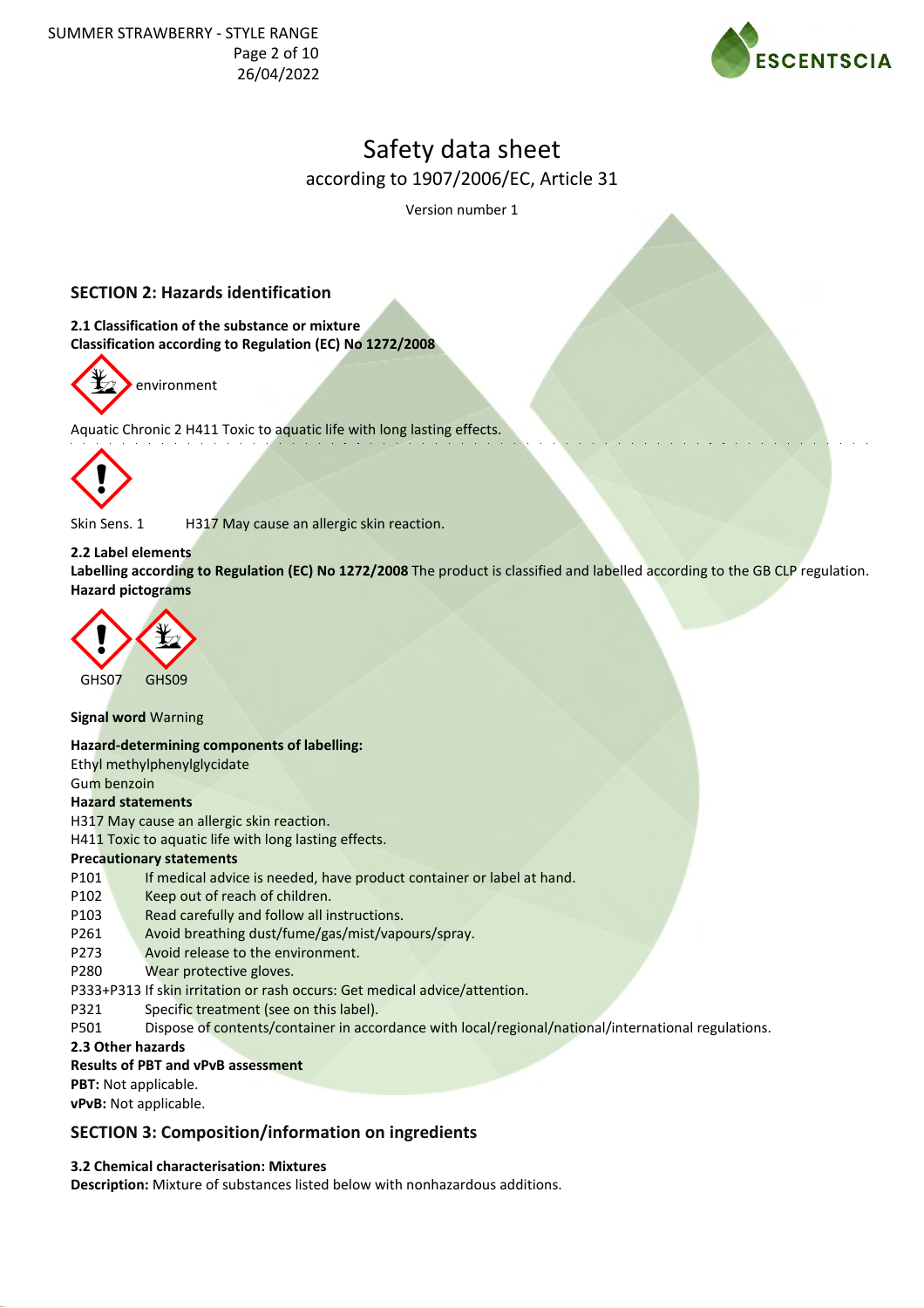

Version number 1

| <b>Dangerous components:</b>          |                                                                                                                                            |                  |  |  |
|---------------------------------------|--------------------------------------------------------------------------------------------------------------------------------------------|------------------|--|--|
| CAS: 120-51-4                         | Benzyl benzoate                                                                                                                            | $>10 - 25%$      |  |  |
|                                       | EINECS: 204-402-9 (1) Aquatic Chronic 2, H411; (1) Acute Tox. 4, H302                                                                      |                  |  |  |
| CAS: 4940-11-8                        | Ethyl maltol                                                                                                                               | ≤2.5%            |  |  |
|                                       | EINECS: 225-582-5 <>> Acute Tox. 4, H302                                                                                                   |                  |  |  |
| CAS: 1222-05-5                        | 1,3,4,6,7,8-hexahydro-4,6,6,7,8,8-hexamethylindeno[5,6-c]pyran                                                                             | $≥0.25 - < 2.5%$ |  |  |
|                                       | EINECS: 214-946-9 $\leftrightarrow$ Aquatic Acute 1, H400; Aquatic Chronic 1, H410                                                         |                  |  |  |
| CAS: 77-83-8                          | Ethyl methylphenylglycidate                                                                                                                | $\geq$ 1-<2.5%   |  |  |
|                                       | EINECS: 201-061-8 (2) Aquatic Chronic 2, H411; (2) Skin Sens. 1, H317                                                                      |                  |  |  |
| CAS: 88-41-5                          | 2-tert butyl cyclohexyl acetate (verdox)                                                                                                   | $≥0.25 - < 2.5%$ |  |  |
|                                       | EINECS: 201-828-7 2 Aquatic Chronic 2, H411                                                                                                |                  |  |  |
| CAS: 104-67-6                         | gamma-Undecalactone                                                                                                                        | 2.5%             |  |  |
|                                       | EINECS: 203-225-4 Aquatic Chronic 3, H412                                                                                                  |                  |  |  |
| CAS: 105-54-4                         | ethyl butyrate                                                                                                                             | ≤2.5%            |  |  |
|                                       | EINECS: 203-306-4 > Flam. Liq. 3, H226; < Eye Irrit. 2, H319                                                                               |                  |  |  |
| CAS: 121-33-5                         | vanillin                                                                                                                                   | $≤2.5%$          |  |  |
|                                       | EINECS: 204-465-2 <>> Eye Irrit. 2, H319                                                                                                   |                  |  |  |
| CAS: 10094-34-5                       | alpha, alpha-Dimethylphenethyl butyrate (dimethyl benzyl carbinyl butyrate)                                                                | 2.5%             |  |  |
|                                       | EINECS: 233-221-8 (1) Skin Irrit. 2, H315; Aquatic Chronic 3, H412                                                                         |                  |  |  |
|                                       |                                                                                                                                            | $≥0.25 - < 2.5%$ |  |  |
|                                       | EINECS: 246-735-2 < <a> <a> Aquatic Chronic 2, H411</a></a>                                                                                |                  |  |  |
| CAS: 9000-05-9                        | Gum benzoin                                                                                                                                | $≥0.1 - < 1\%$   |  |  |
|                                       | EINECS: 232-523-7 STOT RE 1, H372; Seye Dam. 1, H318; Oskin Irrit. 2, H315; Skin Sens. 1B, H317; STOT SE<br>3, H335                        |                  |  |  |
|                                       | Regulation (EC) No 648/2004 on detergents / Labelling for contents                                                                         |                  |  |  |
| perfumes (BENZYL BENZOATE)            |                                                                                                                                            |                  |  |  |
|                                       | Additional information: For the wording of the listed hazard phrases refer to section 16.                                                  |                  |  |  |
| <b>SECTION 4: First aid measures</b>  |                                                                                                                                            |                  |  |  |
|                                       |                                                                                                                                            |                  |  |  |
| 4.1 Description of first aid measures |                                                                                                                                            |                  |  |  |
| <b>General information:</b>           |                                                                                                                                            |                  |  |  |
|                                       | Immediately remove any clothing soiled by the product.                                                                                     |                  |  |  |
|                                       | Take affected persons out into the fresh air.                                                                                              |                  |  |  |
| <b>After inhalation:</b>              |                                                                                                                                            |                  |  |  |
|                                       | Supply fresh air and to be sure call for a doctor.<br>In case of unconsciousness place patient stably in side position for transportation. |                  |  |  |
| After skin contact:                   |                                                                                                                                            |                  |  |  |
|                                       | Immediately wash with water and soap and rinse thoroughly.                                                                                 |                  |  |  |
|                                       | If skin irritation continues, consult a doctor.                                                                                            |                  |  |  |
|                                       | After eye contact: Rinse opened eye for several minutes under running water.                                                               |                  |  |  |
| <b>After swallowing:</b>              |                                                                                                                                            |                  |  |  |
| If symptoms persist consult doctor.   |                                                                                                                                            |                  |  |  |
|                                       | A person vomiting while laying on their back should be turned onto their side.<br>Seek immediate medical advice.                           |                  |  |  |
|                                       |                                                                                                                                            |                  |  |  |
|                                       | 4.2 Most important symptoms and effects, both acute and delayed No further relevant information available.                                 |                  |  |  |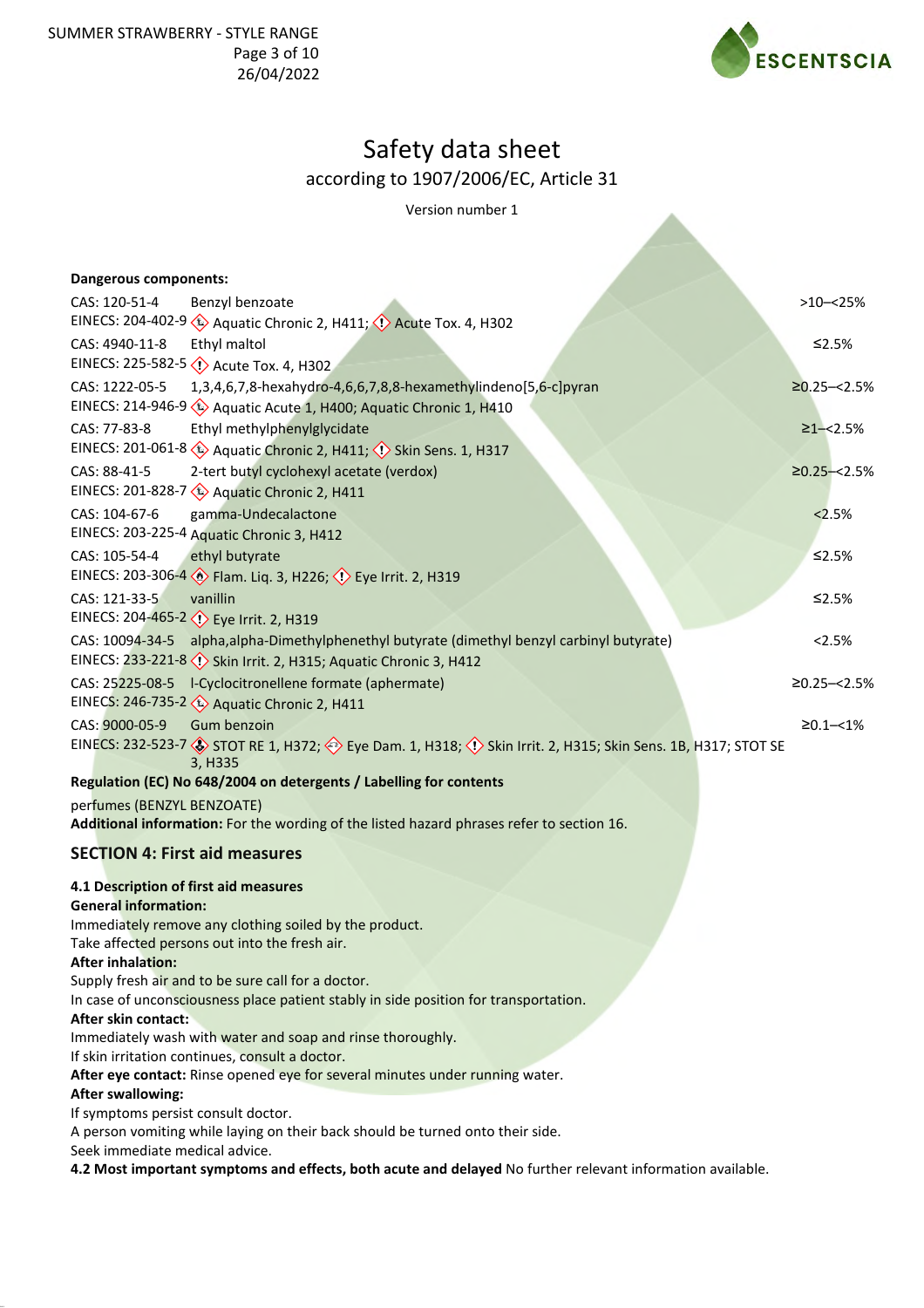

Version number 1

**4.3 Indication of any immediate medical attention and special treatment needed** No further relevant information available.

# **SECTION 5: Firefighting measures**

### **5.1 Extinguishing media**

### **Suitable extinguishing agents:**

CO2, powder or water spray. Fight larger fires with water spray or alcohol resistant foam.

Use fire extinguishing methods suitable to surrounding conditions.

**5.2 Special hazards arising from the substance or mixture** No further relevant information available.

### **5.3 Advice for firefighters**

**Protective equipment:** No special measures required.

## **SECTION 6: Accidental release measures**

### **6.1 Personal precautions, protective equipment and emergency procedures**

Ensure adequate ventilation

Keep away from ignition sources.

Wear protective clothing.

### **6.2 Environmental precautions:**

Do not allow product to reach sewage system or any water course.

Inform respective authorities in case of seepage into water course or sewage system. Dilute with plenty of water.

Do not allow to enter sewers/ surface or ground water.

## **6.3 Methods and material for containment and cleaning up:** Absorb with liquid-binding material (sand, diatomite, acid binders, universal binders, sawdust).

Dispose contaminated material as waste according to item 13.

### Ensure adequate ventilation.

### **6.4 Reference to other sections**

See Section 7 for information on safe handling. See Section 8 for information on personal protection equipment. See Section 13 for disposal information.

# **SECTION 7: Handling and storage**

## **7.1 Precautions for safe handling**

Keep receptacles tightly sealed. Store in cool, dry place in tightly closed receptacles. Keep away from heat and direct sunlight. Ensure good ventilation/exhaustion at the workplace. Prevent formation of aerosols.

**Information about fire - and explosion protection:** No special measures required.

#### **7.2 Conditions for safe storage, including any incompatibilities Storage:**

**Requirements to be met by storerooms and receptacles:** Store in a cool location. **Information about storage in one common storage facility:** Store away from foodstuffs. **Further information about storage conditions:** Store receptacle in a well ventilated area. **7.3 Specific end use(s)** No further relevant information available.

# **SECTION 8: Exposure controls/personal protection**

## **8.1 Control parameters**

**Additional information about design of technical facilities:** No further data; see item 7.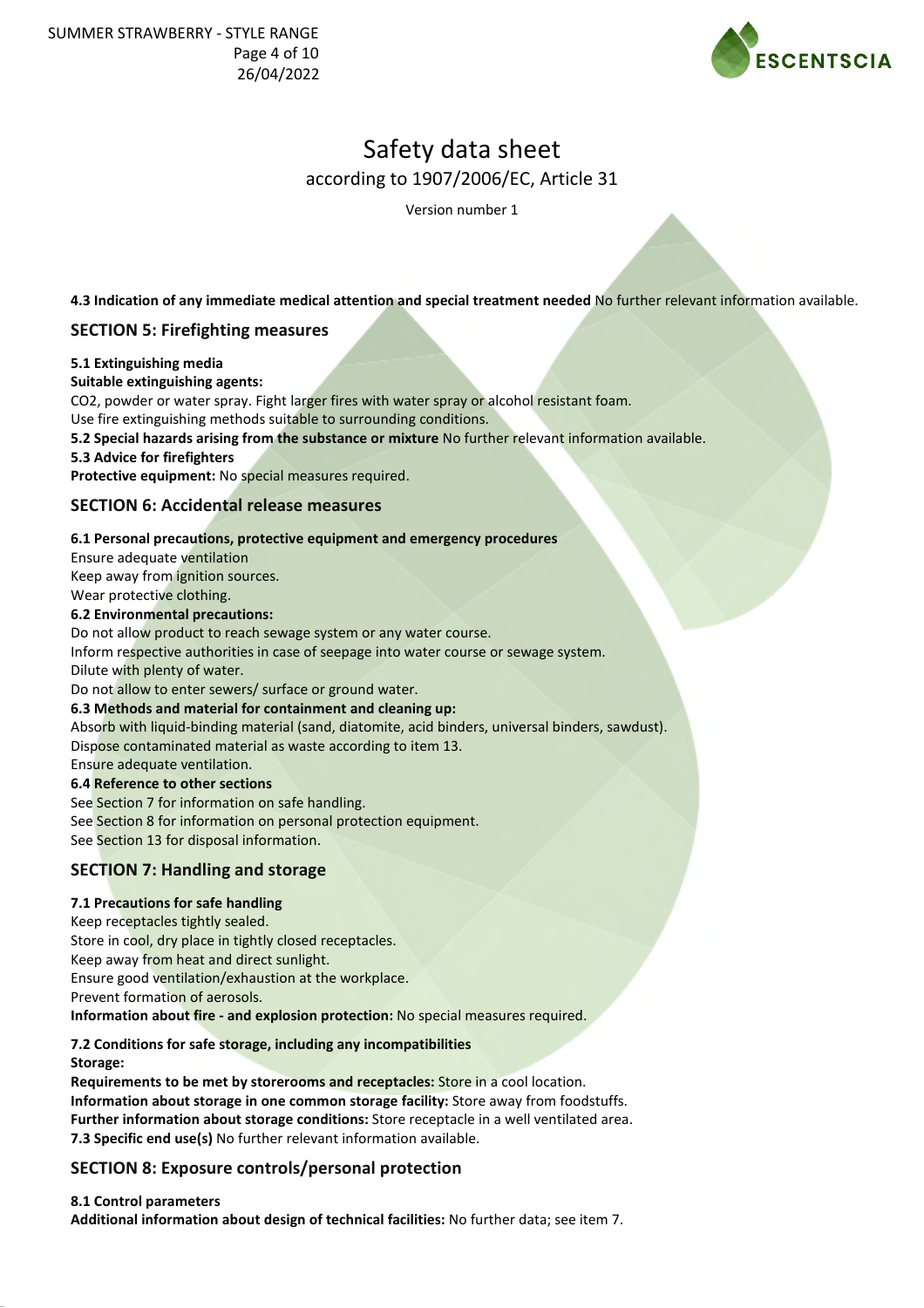

Version number 1

### **Ingredients with limit values that require monitoring at the workplace:**

The product does not contain any relevant quantities of materials with critical values that have to be monitored at the workplace.

**Additional information:** The lists valid during the making were used as basis.

### **8.2 Exposure controls**

## **Personal protective equipment:**

**General protective and hygienic measures:**

Immediately remove all soiled and contaminated clothing

Wash hands before breaks and at the end of work.

### **Respiratory protection:**

In case of brief exposure or low pollution use respiratory filter device. In case of intensive or longer exposure use self-contained respiratory protective device.

### **Protection of hands:**



Protective gloves

The glove material has to be impermeable and resistant to the product/ the substance/ the preparation.

Due to missing tests no recommendation to the glove material can be given for the product/ the preparation/ the chemical mixture.

Selection of the glove material on consideration of the penetration times, rates of diffusion and the degradation **Material of gloves**

The selection of the suitable gloves does not only depend on the material, but also on further marks of quality and varies from manufacturer to manufacturer. As the product is a preparation of several substances, the resistance of the glove material can not be calculated in advance and has therefore to be checked prior to the application.

### **Penetration time of glove material**

The exact break through time has to be found out by the manufacturer of the protective gloves and has to be observed. **Eye protection:** Goggles recommended during refilling

## **SECTION 9: Physical and chemical properties**

**9.1 Information on basic physical and chemical properties**

| <b>General Information</b>        |                                                                                 |
|-----------------------------------|---------------------------------------------------------------------------------|
| Appearance:                       |                                                                                 |
| Form:                             | Oily                                                                            |
| Colour:                           | colourless to pale yellow                                                       |
| Odour:                            | Characteristic                                                                  |
| <b>Odour threshold:</b>           | Not determined.                                                                 |
| pH-value:                         | Mixture is non-soluble (in water).                                              |
| Change in condition               |                                                                                 |
| Melting point/freezing point:     | Undetermined.                                                                   |
|                                   | Initial boiling point and boiling range: 323 °C (CAS: 120-51-4 Benzyl benzoate) |
| Flash point:                      | >70 °C                                                                          |
| Flammability (solid, gas):        | Not applicable.                                                                 |
| Ignition temperature:             | 480 °C (CAS: 120-51-4 Benzyl benzoate)                                          |
| <b>Decomposition temperature:</b> | Not determined.                                                                 |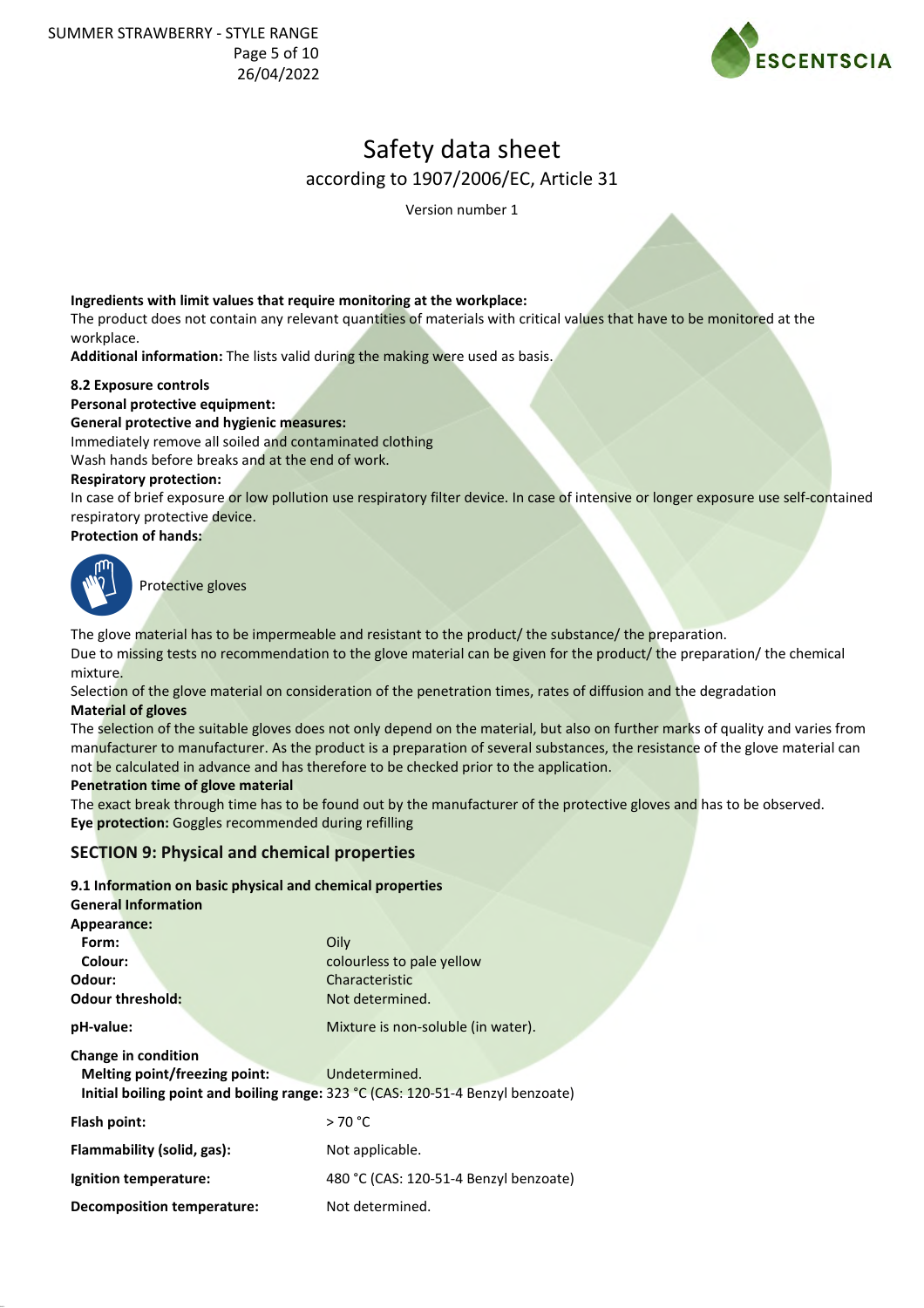SUMMER STRAWBERRY - STYLE RANGE Page 6 of 10 26/04/2022



# Safety data sheet according to 1907/2006/EC, Article 31

Version number 1

| Auto-ignition temperature:                                                              | Product is not selfigniting.                                             |  |  |  |
|-----------------------------------------------------------------------------------------|--------------------------------------------------------------------------|--|--|--|
| <b>Explosive properties:</b>                                                            | Product does not present an explosion hazard.                            |  |  |  |
| <b>Explosion limits:</b><br>Lower:<br>Upper:                                            | Not determined.<br>Not determined.                                       |  |  |  |
| Vapour pressure at 156 °C:                                                              | 6 hPa (CAS: 120-51-4 Benzyl benzoate)                                    |  |  |  |
| Density:<br><b>Relative density</b><br><b>Vapour density</b><br><b>Evaporation rate</b> | Not determined.<br>Not determined.<br>Not determined.<br>Not determined. |  |  |  |
| Solubility in / Miscibility with<br>water:<br>alcohols:                                 | Insoluble.<br>Partly miscible.                                           |  |  |  |
| Partition coefficient: n-octanol/water: Not determined.                                 |                                                                          |  |  |  |
| <b>Viscosity:</b><br><b>Dynamic:</b><br>Kinematic:                                      | Not determined.<br>Not determined.                                       |  |  |  |
| <b>Solvent content:</b><br><b>Organic solvents:</b><br>VOC (EC)                         | 1.1%<br>1.14 %                                                           |  |  |  |
| <b>Solids content:</b>                                                                  | 16.8%                                                                    |  |  |  |
| 9.2 Other information                                                                   | No further relevant information available.                               |  |  |  |
| <b>SECTION 10: Stability and reactivity</b>                                             |                                                                          |  |  |  |

**10.1 Reactivity** No further relevant information available.

#### **10.2 Chemical stability**

**Thermal decomposition / conditions to be avoided:** No decomposition if used and stored according to specifications.

**10.3 Possibility of hazardous reactions** No dangerous reactions known.

**10.4 Conditions to avoid** No further relevant information available.

**10.5 Incompatible materials:** No further relevant information available.

**10.6 Hazardous decomposition products:** No dangerous decomposition products known.

# **SECTION 11: Toxicological information**

**11.1 Information on toxicological effects Acute toxicity** Based on available data, the classification criteria are not met. **LD/LC50 values relevant for classification: ATE (Acute Toxicity Estimates)** Oral LD50 7,234 mg/kg

### **CAS: 120-51-4 Benzyl benzoate**

Oral LD50 1,700 mg/kg Dermal LD50 4,000 mg/kg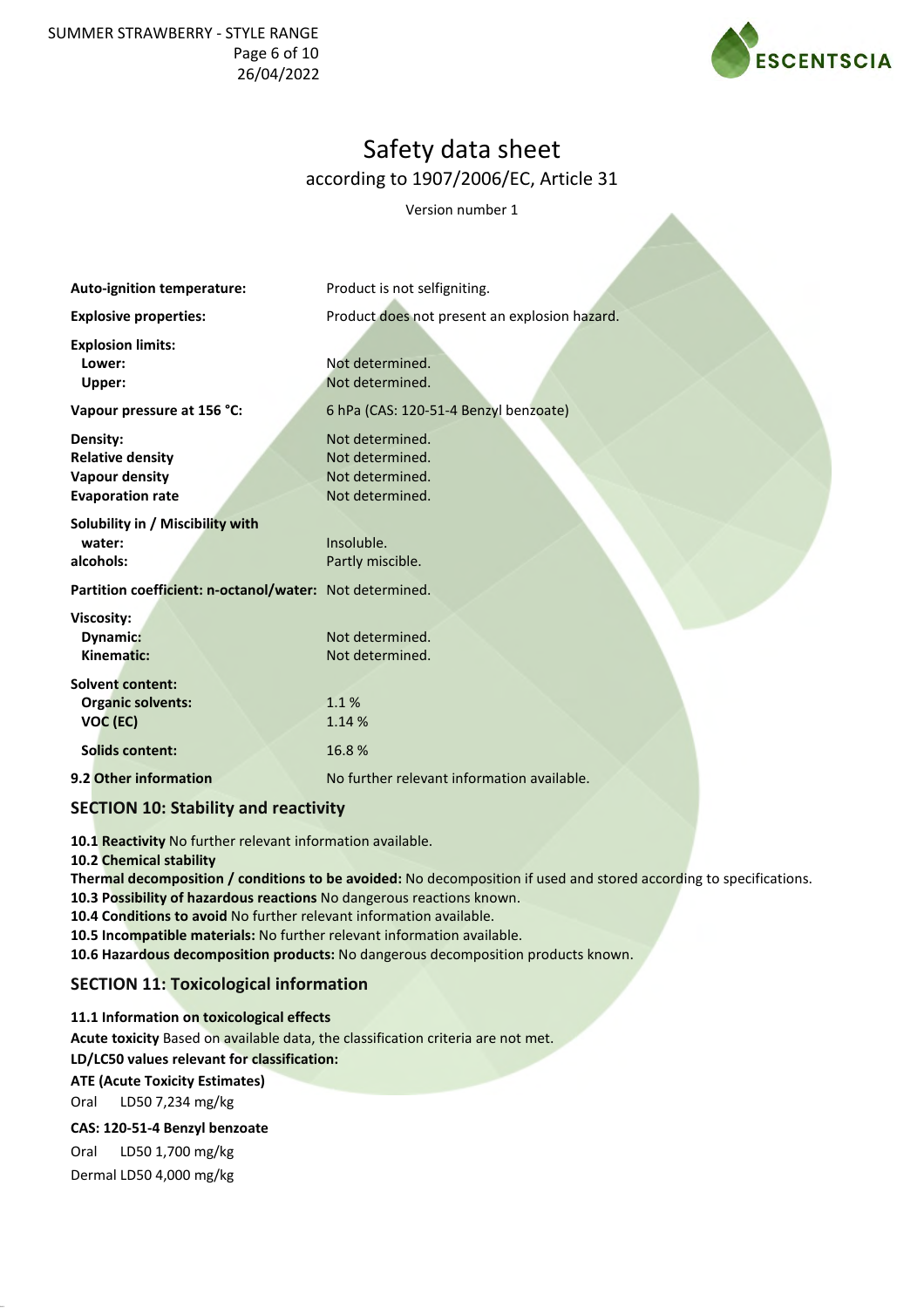

Version number 1

### **CAS: 105-54-4 ethyl butyrate**

Oral LD50 13,000 mg/kg

**CAS: 121-33-5 vanillin**

Oral LD50 1,580 mg/kg

**CAS: 9000-05-9 Gum benzoin**

Oral LD50 >5,000 mg/kg **Primary irritant effect:**

**Skin corrosion/irritation** Based on available data, the classification criteria are not met. **Serious eye damage/irritation** Based on available data, the classification criteria are not met.

**Respiratory or skin sensitisation**

May cause an allergic skin reaction.

**Additional toxicological information:**

### **CMR effects (carcinogenity, mutagenicity and toxicity for reproduction)**

**Germ cell mutagenicity** Based on available data, the classification criteria are not met. **Carcinogenicity** Based on available data, the classification criteria are not met. **Reproductive toxicity** Based on available data, the classification criteria are not met. **STOT-single exposure** Based on available data, the classification criteria are not met. **STOT-repeated exposure** Based on available data, the classification criteria are not met. **Aspiration hazard** Based on available data, the classification criteria are not met.

# **SECTION 12: Ecological information**

## **12.1 Toxicity**

**Aquatic toxicity:** No further relevant information available.

**12.2 Persistence and degradability** No further relevant information available.

**12.3 Bioaccumulative potential** No further relevant information available.

**12.4 Mobility in soil** No further relevant information available.

**Ecotoxical effects:**

**Remark:** Toxic for fish

## **Additional ecological information:**

## **General notes:**

Water hazard class 2 (German Regulation) (Self-assessment): hazardous for water Do not allow product to reach ground water, water course or sewage system. Danger to drinking water if even small quantities leak into the ground. Also poisonous for fish and plankton in water bodies. Toxic for aquatic organisms

# **12.5 Results of PBT and vPvB assessment**

**PBT:** Not applicable.

**vPvB:** Not applicable.

**12.6 Other adverse effects** No further relevant information available.

# **SECTION 13: Disposal considerations**

## **13.1 Waste treatment methods**

**Recommendation** Must not be disposed together with household garbage. Do not allow product to reach sewage system.

## **Uncleaned packaging:**

**Recommendation:** Disposal must be made according to official regulations. **Recommended cleansing agents:** Water, if necessary together with cleansing agents.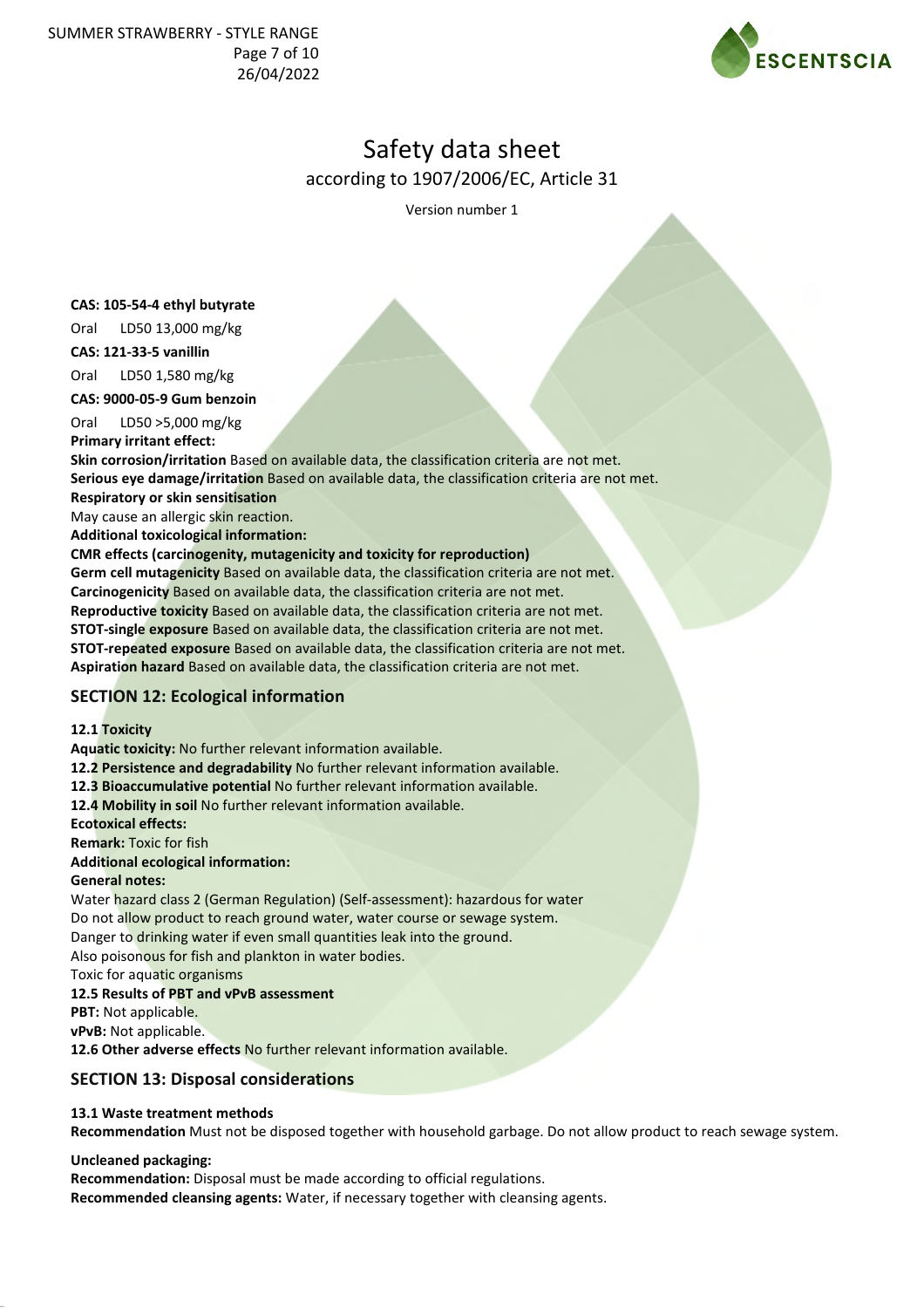SUMMER STRAWBERRY - STYLE RANGE Page 8 of 10 26/04/2022



# Safety data sheet according to 1907/2006/EC, Article 31

Version number 1

# **SECTION 14: Transport information**

**14.1 UN-Number ADR, IMDG, IATA 14.2 UN proper shipping name ADR**

**IMDG**

**IATA**

**Class Label**

**14.3 Transport hazard class(es)**

**ADR, IMDG, IATA**



**14.4 Packing group ADR, IMDG, IATA**

**Marine pollutant: Special marking (ADR): Special marking (IATA):**

**EMS Number: Stowage Category**

**the IBC Code**

**14.5 Environmental hazards:**

**14.6 Special precautions for user**

**Hazard identification number (Kemler code):**

**14.7 Transport in bulk according to Annex II of Marpol and**

### UN3082

3082 ENVIRONMENTALLY HAZARDOUS SUBSTANCE, LIQUID, N.O.S. (Benzyl benzoate, 1,3,4,6,7,8-hexahydro-4,6,6,7,8,8 hexamethylindeno[5,6-c]pyran) ENVIRONMENTALLY HAZARDOUS SUBSTANCE, LIQUID, N.O.S. (Benzyl benzoate, 1,3,4,6,7,8-hexahydro-4,6,6,7,8,8 hexamethylindeno[5,6-c]pyran), MARINE POLLUTANT Environmentally hazardous substance, liquid, n.o.s. (Benzyl benzoate, 1,3,4,6,7,8-hexahydro-4,6,6,7,8,8 hexamethylindeno[5,6-c]pyran)

9 Miscellaneous dangerous substances and articles. 9

III

Symbol (fish and tree) Symbol (fish and tree) Symbol (fish and tree) Warning: Miscellaneous dangerous substances and articles.  $90$ F-A,S-F

Maximum net quantity per inner packaging: 30 ml Maximum net quantity per outer packaging: 1000 ml

A

Not applicable.

**Transport/Additional information:**

#### **ADR**

**Limited quantities (LQ) Excepted quantities (EQ)**

**Transport category Tunnel restriction code**

**IMDG**

**Limited quantities (LQ)** 5L

3 (-)

5L Code: E1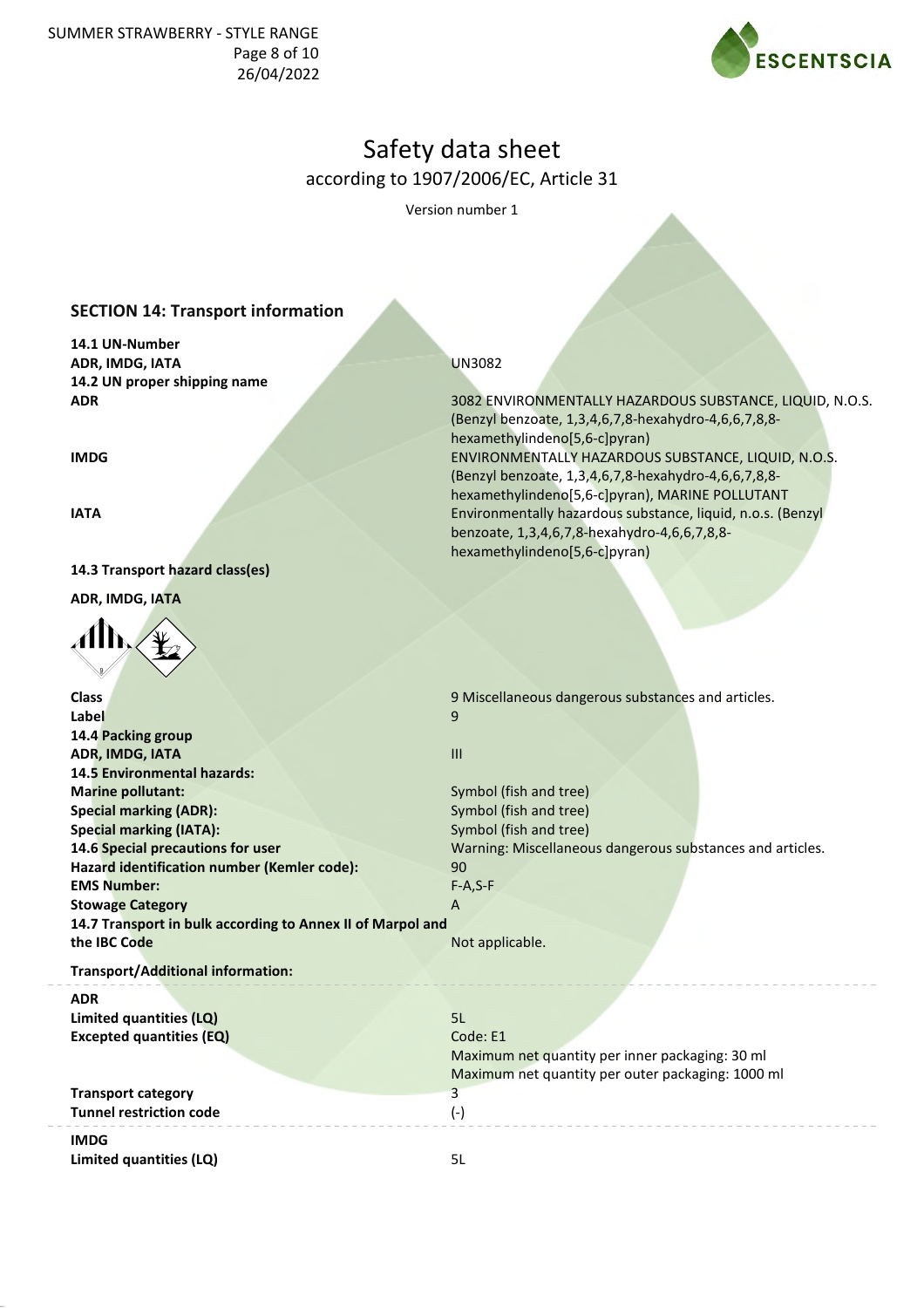SUMMER STRAWBERRY - STYLE RANGE Page 9 of 10 26/04/2022



# Safety data sheet according to 1907/2006/EC, Article 31

Version number 1

**Excepted quantities (EQ)**

**UN "Model Regulation":**

Code: E1

Maximum net quantity per inner packaging: 30 ml Maximum net quantity per outer packaging: 1000 ml UN 3082 ENVIRONMENTALLY HAZARDOUS SUBSTANCE, LIQUID, N.O.S. (BENZYL BENZOATE, 1,3,4,6,7,8-HEXAHYDRO-4,6,6,7,8,8- HEXAMETHYLINDENO[5,6-C]PYRAN), 9, III

## **SECTION 15: Regulatory information**

**15.1 Safety, health and environmental regulations/legislation specific for the substance or mixture Labelling according to Regulation (EC) No 1272/2008** The product is classified and labelled according to the GB CLP regulation. **Hazard pictograms**



### **Signal word** Warning

**Hazard-determining components of labelling:** Ethyl methylphenylglycidate

Gum benzoin

## **Hazard statements**

H317 May cause an allergic skin reaction.

H411 Toxic to aquatic life with long lasting effects.

### **Precautionary statements**

- P101 If medical advice is needed, have product container or label at hand.
- P102 Keep out of reach of children.
- P103 Read carefully and follow all instructions.
- P261 Avoid breathing dust/fume/gas/mist/vapours/spray.
- P273 Avoid release to the environment.
- P280 Wear protective gloves.
- P333+P313 If skin irritation or rash occurs: Get medical advice/attention.
- P321 Specific treatment (see on this label).
- P501 Dispose of contents/container in accordance with local/regional/national/international regulations.

## **Directive 2012/18/EU**

**Named dangerous substances - ANNEX I** None of the ingredients is listed. **Seveso category** E2 Hazardous to the Aquatic Environment

**Qualifying quantity (tonnes) for the application of lower-tier requirements** 200 t

**Qualifying quantity (tonnes) for the application of upper-tier requirements** 500 t

**15.2 Chemical safety assessment:** A Chemical Safety Assessment has not been carried out.

# **SECTION 16: Other information**

This information is based on our present knowledge. However, this shall not constitute a guarantee for any specific product features and shall not establish a legally valid contractual relationship.

### **Relevant phrases**

H226 Flammable liquid and vapour. H302 Harmful if swallowed. H315 Causes skin irritation.